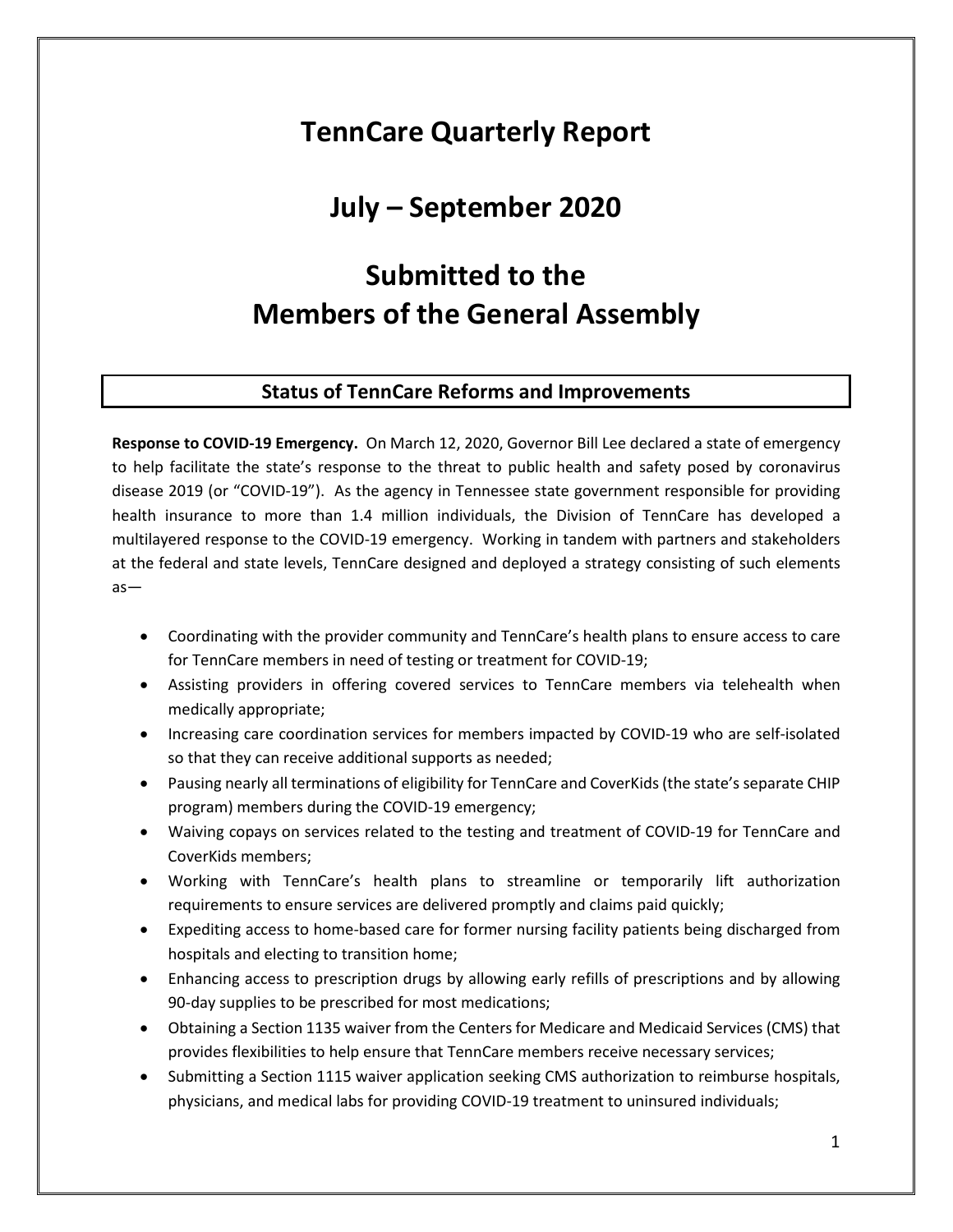- Obtaining federal approval to make supplemental retainer payments to providers of home- and community-based services for individuals with intellectual disabilities, as well as additional flexibilities to support these providers during the public health emergency;
- Assisting providers of long-term services and supports in reducing the spread of COVID-19 among individuals who are residents of nursing facilities; and
- Working with the federal government and healthcare providers in Tennessee to provide enhanced financial support for providers disproportionately affected by the COVID-19 emergency, including primary care providers, nursing facilities, dentists, and community mental health centers and other providers of behavioral health services.

Additional resources concerning TennCare's response to the COVID-19 pandemic are available on the agency's website at [https://www.tn.gov/tenncare/information-statistics/tenncare-information-about](https://www.tn.gov/tenncare/information-statistics/tenncare-information-about-coronavirus.html)[coronavirus.html.](https://www.tn.gov/tenncare/information-statistics/tenncare-information-about-coronavirus.html)

**Amendments to the TennCare Demonstration.** Five proposed amendments to the TennCare Demonstration were in various stages of development during the July-September 2020 quarter.

Demonstration Amendment 35: Substance Use Disorder Services. In May 2018, TennCare submitted Demonstration Amendment 35 to CMS. Amendment 35 would modify the TennCare benefits package to cover residential substance use disorder (SUD) treatment services in facilities with more than 16 beds. The federal government classifies such facilities as "institutions for mental diseases" (IMDs), and federal law prohibits the expenditure of federal Medicaid dollars for services delivered to adults in these facilities. Historically, TennCare's managed care organizations (MCOs) were permitted to cover residential treatment services in IMDs, if the MCO determined that such care was medically appropriate and costeffective as compared to other treatment options. However, CMS recently issued regulations restricting the ability of MCOs to pay for services in these facilities. Specifically, the new federal regulation limits this option to treatment stays of no more than [1](#page-1-0)5 days per calendar month.<sup>1</sup> TennCare is seeking authority with Amendment 35 to allow enrollees to receive short-term services in IMDs beyond the 15-day limit in federal regulation, up to 30 days per admission.

As of the end of the July-September 2020 quarter, CMS's review of Amendment 35 was ongoing.

Demonstration Amendment 36: Providers of Family Planning Services. Amendment 36 was submitted to CMS in August 2018. Amendment 36 grew out of Tennessee's 2018 legislative session and, in particular, Public Chapter No. 682, which established that it is the policy of the state of Tennessee to favor childbirth and family planning services that do not include elective abortions within the continuum of care or services, and to avoid the direct or indirect use of state funds to promote or support elective abortions.

Amendment 36 requests authority for TennCare to establish state-specific criteria for providers of family planning services, and to exclude any providers that do not meet these criteria from participation in the

<span id="page-1-0"></span> $1$  See 42 CFR § 438.6(e).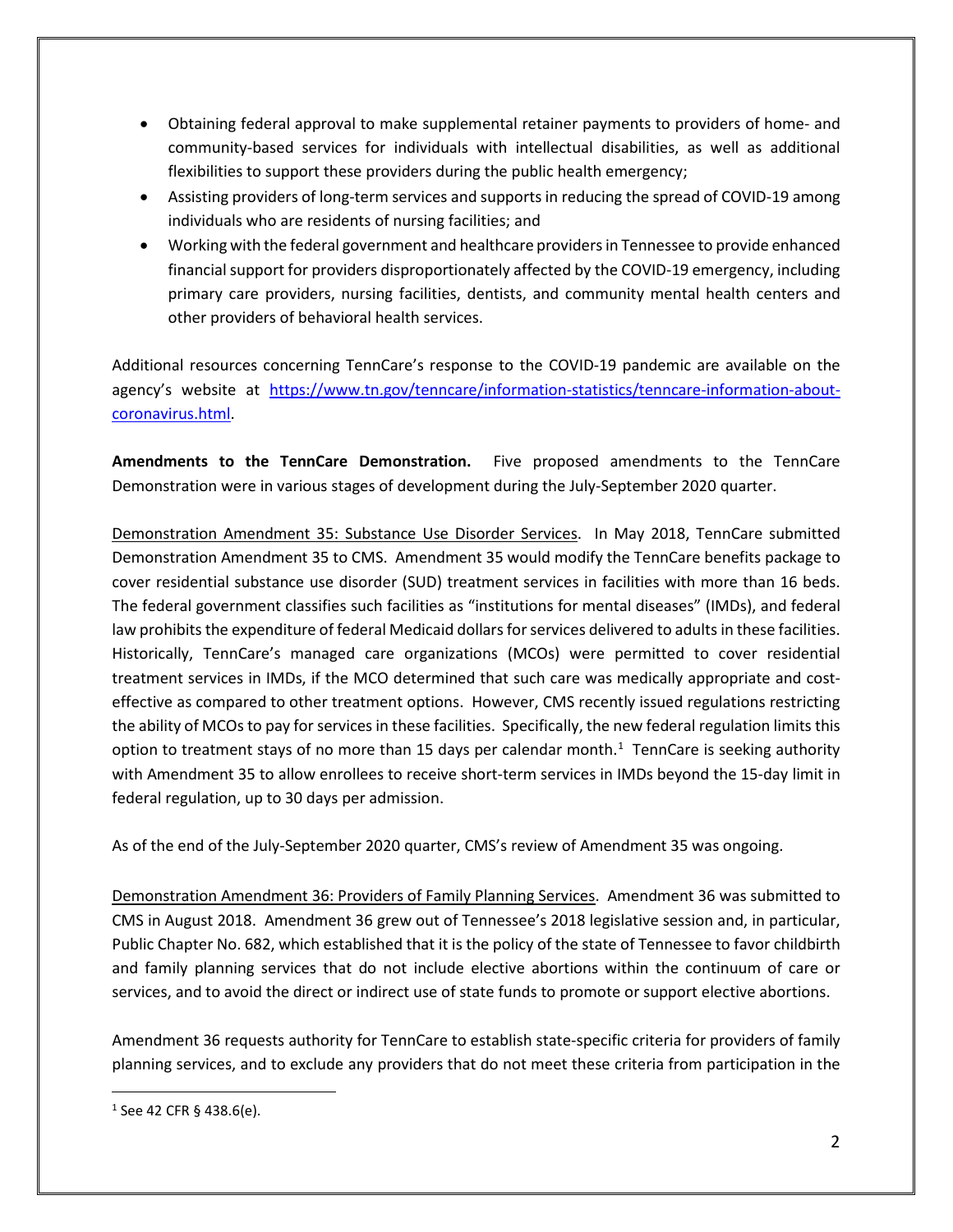TennCare program. As specified in Public Chapter No. 682, TennCare is proposing to exclude any entity that performed, or operated or maintained a facility that performed, more than 50 abortions in the previous year, including any affiliate of such an entity.

CMS held a 30-day federal public comment period on Amendment 36 during the third quarter of Calendar Year 2018. Close to 3,500 comments were received, and CMS subsequently began to review that feedback as well as the amendment itself. As of the end of the July-September 2020 quarter, CMS's review of Amendment 36 was ongoing.

Demonstration Amendment 38: Community Engagement. TennCare submitted Amendment 38 to CMS on December 28, 2018. Demonstration Amendment 38 implements a state law (Public Chapter No. 869) enacted by the Tennessee General Assembly in 2018. This law directed TennCare to seek federal authorization to establish reasonable work and community engagement requirements for non-pregnant, non-elderly, non-disabled adults enrolled in the TennCare program who do not have dependent children under the age of six. The legislation also required TennCare to seek approval from the U.S. Department of Health and Human Services (HHS) to use funds from the state's Temporary Assistance for Needy Families (TANF) program to support implementation of the community engagement program.

As of the end of the July-September 2020 quarter, discussions between TennCare and CMS on Amendment 38, as well as conversations between TennCare and federal TANF officials, were ongoing.

Demonstration Amendment 40: "Katie Beckett" Program. On September 20, 2019, TennCare submitted Amendment 40 to CMS. Amendment 40 implements legislation (Public Chapter No. 494) passed by the Tennessee General Assembly in the 2019 legislative session directing TennCare to seek CMS approval for a new "Katie Beckett" program. The proposal would assist children under age 18 with disabilities and/or complex medical needs who are not eligible for Medicaid because of their parents' income or assets.

The Katie Beckett program proposed in Amendment 40—developed by TennCare in close collaboration with the Tennessee Department of Intellectual and Developmental Disabilities and other stakeholders would be composed of two parts:

- **Part A** Individuals in this group would receive the full TennCare benefits package, as well as essential wraparound home and community based services. These individuals would be subject to monthly premiums to be determined on a sliding scale based on the member's household income.
- **Part B** Individuals in this group would receive a specified package of essential wraparound services and supports, including premium assistance.

In addition to Parts A and B, Amendment 40 provides for continued TennCare eligibility for children already enrolled in TennCare, who subsequently lose TennCare eligibility, and who would qualify for enrollment in Part A but for whom no Part A program slot is available.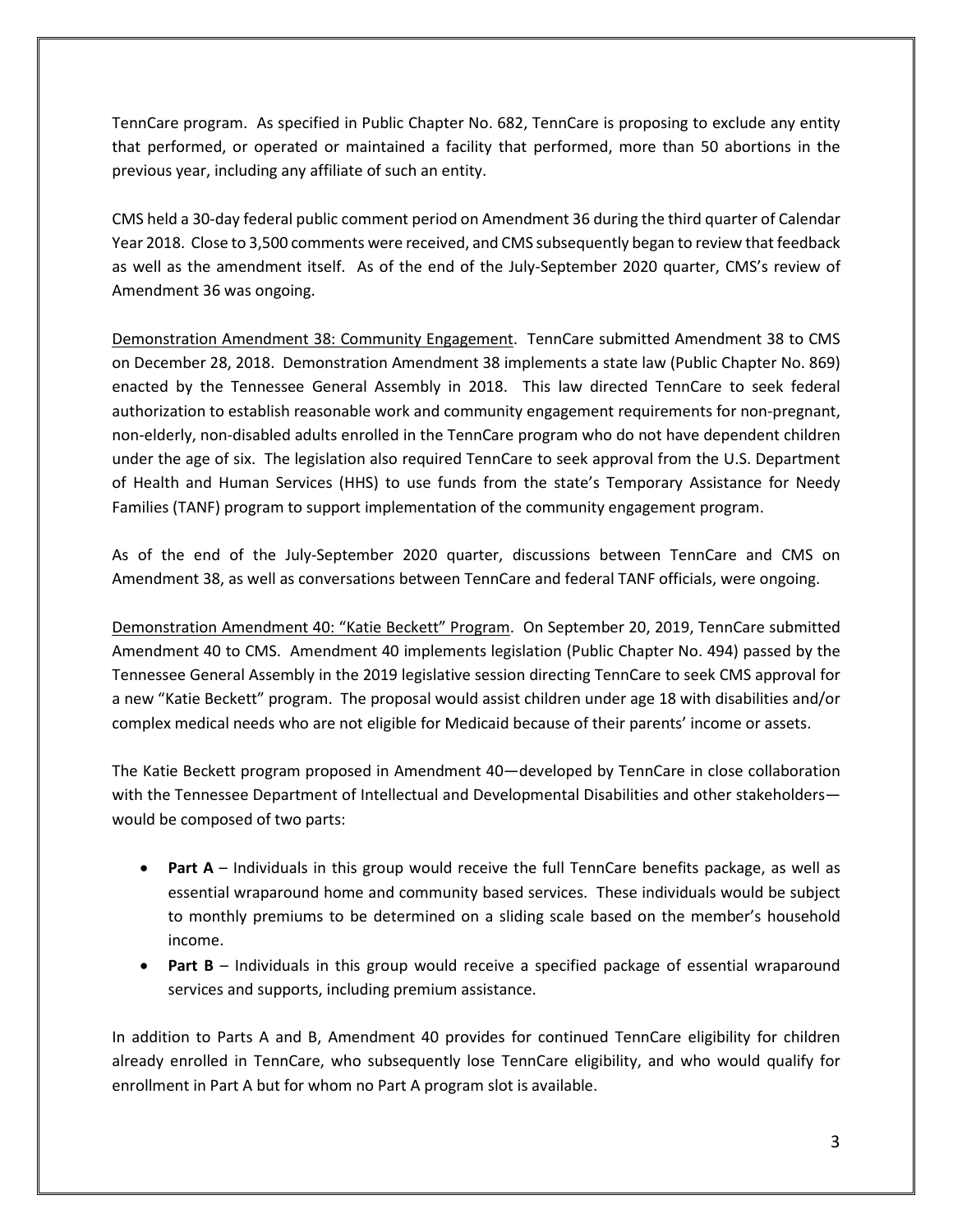As of the end of the July-September 2020 quarter, TennCare was working with CMS to secure final approval of Amendment 40.

Demonstration Amendment 42: Block Grant. Like several other amendments described in this report, Amendment 42 is the result of legislation passed by the Tennessee General Assembly. Amendment 42 implements Public Chapter No. 481 from the 2019 legislative session, which directs TennCare to submit a demonstration amendment to CMS to convert the bulk of TennCare's federal funding to a block grant. The block grant proposed in Amendment 42 is based on TennCare enrollment, using State Fiscal Years 2016, 2017, and 2018 as the base period for calculating the block grant amount. The block grant would be indexed for inflation and for enrollment growth beyond the experience reflected in the base period.

The proposed block grant is intended to cover core medical services delivered to TennCare's core population. Certain TennCare expenses would be excluded from the block grant and continue to be financed through the current Medicaid financing model. These excluded expenditures include services carved out of the existing TennCare demonstration, outpatient prescription drugs, uncompensated care payments to hospitals, services provided to members enrolled in Medicare, and administrative expenses.

Amendment 42 does not rely on reductions to eligibility or benefits in order to achieve savings under the block grant. Instead, it would leverage opportunities to deliver healthcare to TennCare members more effectively and would permit TennCare to implement new reform strategies that would yield benefits for both the State and the federal government.

TennCare submitted Amendment 42 to CMS on November 20, 2019. CMS's review of Amendment 42 was ongoing as of the end of the July-September 2020 quarter.

**Update on Episodes of Care.** TennCare's episodes of care program aims to transform the way specialty and acute healthcare services are delivered by incentivizing high-quality, cost-effective care, promoting evidence-based clinical pathways, encouraging care coordination, and reducing ineffective or inappropriate treatments. Episodes of care is part of TennCare's delivery system transformation initiative, which is changing healthcare delivery in Tennessee by moving from paying for volume to paying for value.

Final results were recently released for the program's 2019 performance period. Providers and hospitals continued to improve cost-efficiency while maintaining or improving quality across the majority of episodes. The 2019 results show that costs were \$45.2 million less than expected across 45 episodes. Furthermore, of a total of 61 quality metrics tied to gain-sharing, improvements were seen in 15 metrics, with 32 metrics remaining the same and 14 metrics showing negative movement, as defined by at least one percentage point or one point change.

Across the state, gain-sharing payments to providers who met quality metrics and efficiency standards totaled \$1.9 million. Because of the COVID-19 emergency, all risk-sharing payments have been waived for the 2019 performance period.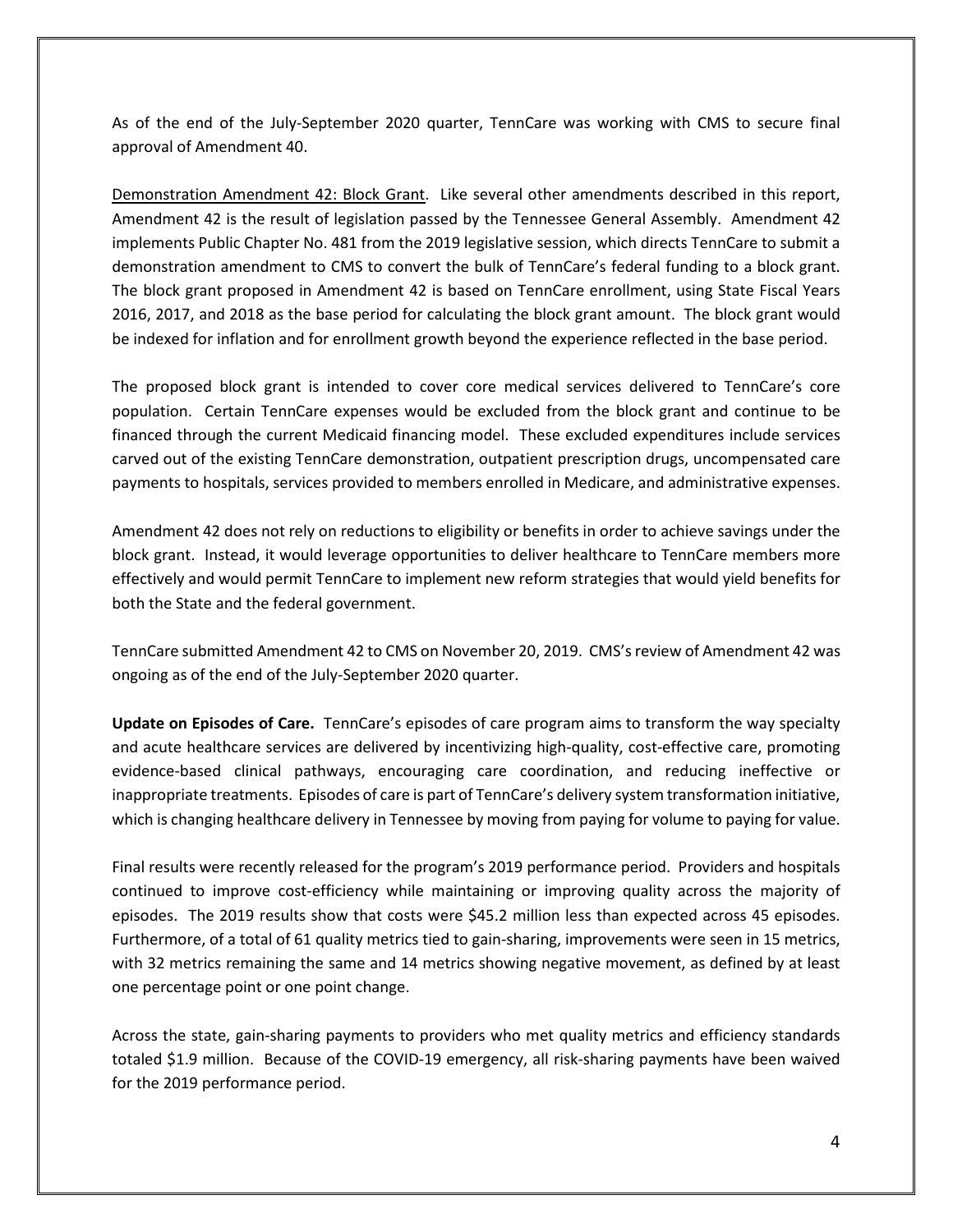During the July-September 2020 quarter, the episodes program also released a memo outlining changes that would take effect in the 2021 performance period (beginning on January 1, 2021). Using feedback offered by stakeholders over the past year (especially at the Episodes of Care Annual Feedback Session held in May 2020), TennCare is in the process of making 13 changes to episode design. Beginning in January 2021, there are five episode types that will shift to informational-only reporting. The episode types in question are—

- Coronary Artery Bypass Graft;
- Femur/Pelvic Fracture;
- Human Immunodeficiency Virus Infection;
- Non-acute Percutaneous Coronary Intervention; and
- Valve Repair and Replacement.

Although there will be no financial accountability for performance within these episode types, providers will continue to receive quarterly reports on cost and quality. Other notable changes to the program include updating the perinatal and hysterectomy episodes' quality metrics and updating the method of identifying Federally Qualified Health Centers and Rural Health Centers from an episode-level exclusion to a quarterback-level exclusion.

**Incentives for Providers to Use Electronic Health Records.** The Electronic Health Records (EHR) Incentive Program is a partnership between federal and state governments that grew out of the Health Information Technology for Economic and Clinical Health (HITECH) Act of 2009. The purpose of the program is to provide financial incentives to Medicaid providers<sup>2</sup> to replace outdated, often paper-based approaches to medical record-keeping with Certified Electronic Health Record Technology (as defined by CMS) that meets rigorous criteria and that can improve health care delivery and quality. The federal government provides 100 percent of the funding for the incentive payments and 90 percent of the funding for administrative costs. Tennessee's EHR program<sup>[3](#page-4-1)</sup> has issued payments for six years to eligible professionals and for three years to eligible hospitals.

EHR payments made by TennCare during the July-September 2020 quarter as compared with payments made throughout the life of the program appear in the table below:

<span id="page-4-0"></span> $<sup>2</sup>$  CMS allows two types of providers to participate in the Medicaid EHR Incentive Program: eligible professionals</sup> (medical and osteopathic physicians, nurse practitioners, certified nurse midwives, dentists, and physician assistants who meet certain criteria) and eligible hospitals (acute care hospitals, critical access hospitals, and children's hospitals).

<span id="page-4-1"></span><sup>3</sup> In April 2018, CMS announced that its EHR programs would be renamed "Promoting Interoperability (PI) Programs." While Tennessee's EHR initiative falls within the scope of CMS's PI Programs, TennCare continues to refer to its initiative as "EHR Incentive Program" for purposes of clarity and consistency in communications with providers.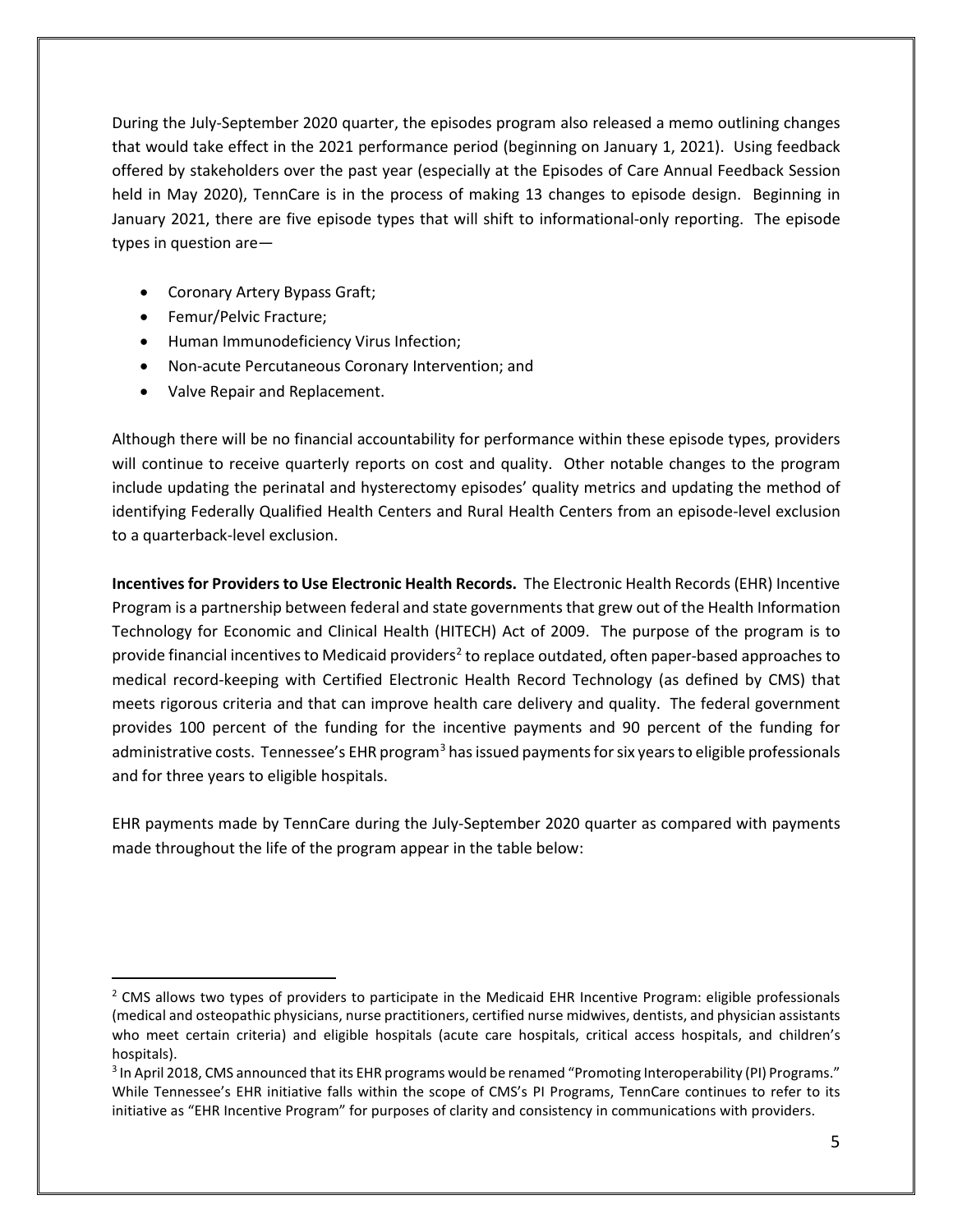| <b>Payment Type</b>  | <b>Number of Providers</b>     | <b>Quarterly Amount</b> | <b>Cumulative Amount</b>  |
|----------------------|--------------------------------|-------------------------|---------------------------|
|                      | <b>Paid During the Quarter</b> | Paid (Jul-Sept 2020)    | Paid to Date <sup>4</sup> |
| First-year payments  |                                | S0                      | \$180,176,644             |
| Second-year payments |                                | \$0                     | \$59,964,655              |
| Third-year payments  |                                | S0                      | \$37,940,019              |
| Fourth-year payments |                                | \$0                     | \$8,956,182               |
| Fifth-year payments  |                                | \$0                     | \$6,077,505               |
| Sixth-year payments  |                                | \$8,500                 | \$3,682,748               |

Technical assistance activities, outreach efforts, and other EHR-related projects conducted by TennCare staff during the quarter included the following:

- Processing all remaining corrections to providers' attestations for Program Year 2019;
- Working with the programming contractor to update TennCare's proprietary attestation software for Program Year 2020;
- Increasing communications with providers on attestation timelines for Program Years 2020 and 2021;
- Providing daily technical assistance to providers via email and telephone calls;
- Participation in CMS-led calls regarding the EHR Incentive Program; and
- Newsletters and alerts distributed by TennCare's EHR ListServ.

Although enrollment of new providers concluded on April 30, 2017, TennCare's EHR Incentive Program will continue through the 2021 program year as required by CMS rules. Tennessee's program team continues to work with a variety of provider organizations to maintain the momentum of the program. The focus of post-enrollment outreach efforts for the 2020 program year is to encourage provider participants who remain eligible to continue attesting and complete the program.

*EMCF v. TennCare* **Lawsuit.** In September 2018, Emergency Medical Care Facilities, P.C., filed a complaint for declaratory judgment and injunctive relief against TennCare in Davidson County Chancery Court. The suit relates to a \$50 cap imposed by TennCare on payment for emergency room physician services determined to be non-emergent. EMCF alleges that TennCare implemented this cap through its contractual relationship with its MCOs and not through the rulemaking process. The parties filed crossmotions for summary judgment, and, on September 1, 2020, the Chancellor granted summary judgment to EMCF on their claim that the \$50 cap was void. EMCF then voluntarily dismissed their remaining claims pertaining to the determination of payment for the services in question. TennCare filed a timely appeal of the Chancery Court's ruling on September 29, 2020.

**Supplemental Payments to Tennessee Hospitals.** The Division of TennCare makes supplemental payments to qualifying Tennessee hospitals each quarter to help offset the costs these facilities incur in

<span id="page-5-0"></span><sup>4</sup> In certain cases, cumulative totals reflect adjustments of payments from previous quarters. The need for these recoupments was identified through standard auditing processes.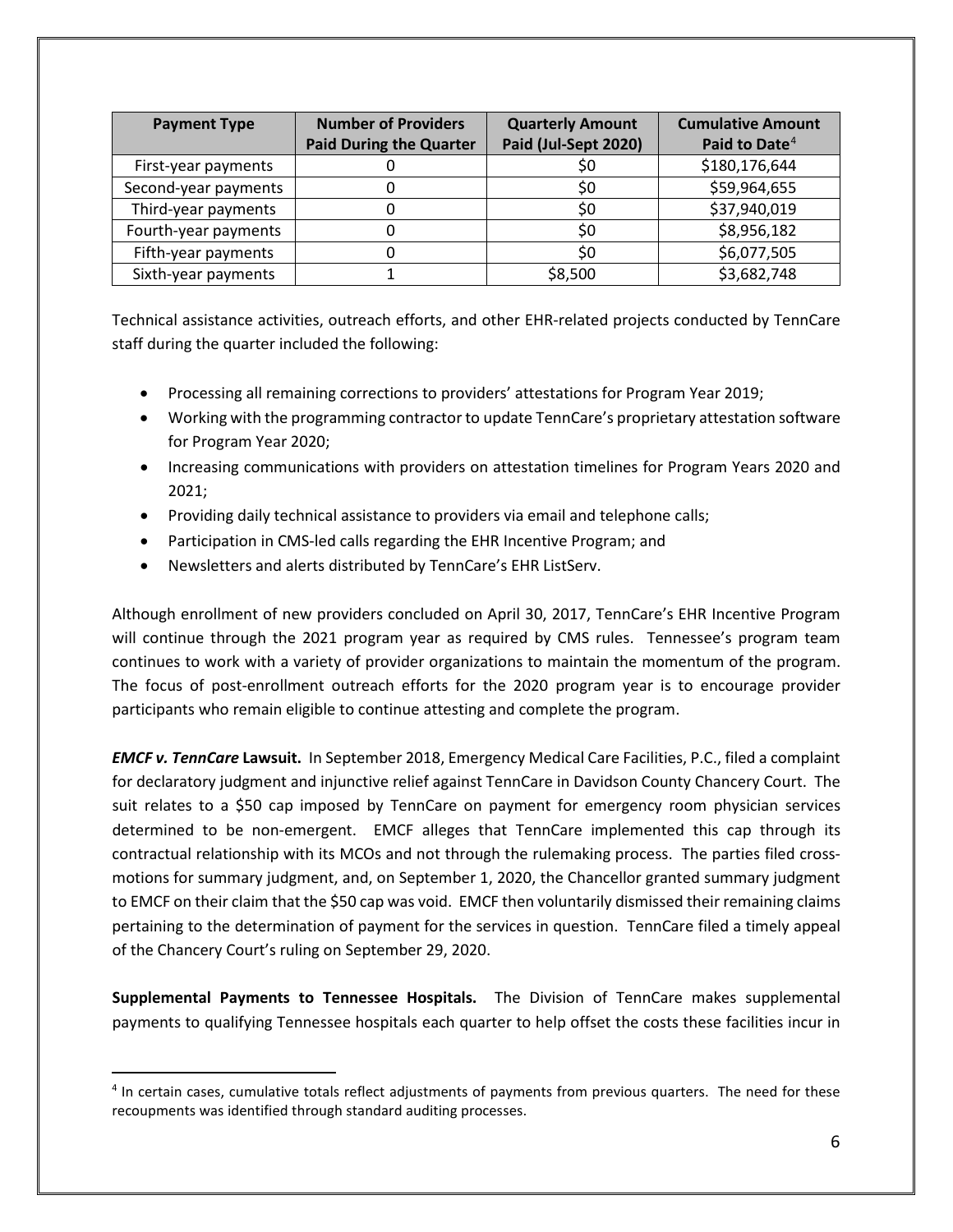providing uncompensated care. The methodology for distributing these funds is outlined in Attachment H of the TennCare Demonstration Agreement with CMS. The supplemental payments made during the first quarter of State Fiscal Year 2021 are shown in the table below.

|                                                |                          | <b>First Quarter</b>     |
|------------------------------------------------|--------------------------|--------------------------|
|                                                |                          | Payments-                |
| <b>Hospital Name</b>                           | <b>County</b>            | FY 2021                  |
| Methodist Medical Center of Oak Ridge          | Anderson County          | \$740,495                |
| Ridgeview Psychiatric Hospital and Center      | <b>Anderson County</b>   | \$523,142                |
| Tennova Healthcare - Shelbyville               | <b>Bedford County</b>    | \$43,754                 |
| Camden General Hospital                        | <b>Benton County</b>     | \$194,950                |
| Erlanger Bledsoe Hospital                      | <b>Bledsoe County</b>    | \$171,559                |
| <b>Blount Memorial Hospital</b>                | <b>Blount County</b>     | \$474,870                |
| Tennova Healthcare - Cleveland                 | <b>Bradley County</b>    | \$270,847                |
| Jellico Community Hospital                     | Campbell County          | \$330,946                |
| Tennova Healthcare - LaFollette Medical Center | Campbell County          | \$140,740                |
| Saint Thomas Stones River Hospital             | Cannon County            | \$63,959                 |
| Baptist Memorial Hospital - Carroll County     | <b>Carroll County</b>    | \$130,222                |
| <b>Sycamore Shoals Hospital</b>                | <b>Carter County</b>     | \$196,309                |
| <b>TriStar Ashland City Medical Center</b>     | Cheatham County          | \$213,923                |
| <b>Claiborne Medical Center</b>                | <b>Claiborne County</b>  | \$92,524                 |
| Tennova Healthcare - Newport Medical Center    | Cocke County             | \$201,345                |
| Tennova Healthcare - Harton                    | Coffee County            | \$157,845                |
| <b>Unity Medical Center</b>                    | Coffee County            | \$98,509                 |
| <b>Cumberland Medical Center</b>               | <b>Cumberland County</b> | \$123,001                |
| <b>Ascension Saint Thomas Hospital</b>         | Davidson County          | \$790,525                |
| TriStar Skyline Medical Center                 | Davidson County          | \$2,029,225              |
| Nashville General Hospital                     | Davidson County          | \$862,042                |
| Ascension Saint Thomas Hospital Midtown        | Davidson County          | \$1,594,341              |
| Select Specialty Hospital - Nashville          | Davidson County          | \$1,907                  |
| <b>TriStar Centennial Medical Center</b>       | Davidson County          | \$3,108,517              |
| <b>TriStar Southern Hills Medical Center</b>   | Davidson County          | \$925,784                |
| <b>TriStar Summit Medical Center</b>           | Davidson County          | \$1,144,303              |
| Vanderbilt Stallworth Rehabilitation Hospital  | Davidson County          | \$2,651                  |
| Vanderbilt University Medical Center           | Davidson County          | $\overline{$}11,982,484$ |
| Decatur County General Hospital                | Decatur County           | \$17,220                 |
| Saint Thomas DeKalb Hospital                   | DeKalb County            | \$85,478                 |
| <b>TriStar Horizon Medical Center</b>          | Dickson County           | \$1,059,903              |
| West Tennessee Healthcare Dyersburg Hospital   | <b>Dyer County</b>       | \$300,300                |
| Southern Tennessee Regional Health System -    |                          |                          |
| Winchester                                     | Franklin County          | \$251,694                |
| Milan General Hospital                         | <b>Gibson County</b>     | \$33,870                 |
| Southern Tennessee Regional Health System -    |                          |                          |
| Pulaski                                        | <b>Giles County</b>      | \$166,542                |

#### **Supplemental Hospital Payments for the Quarter**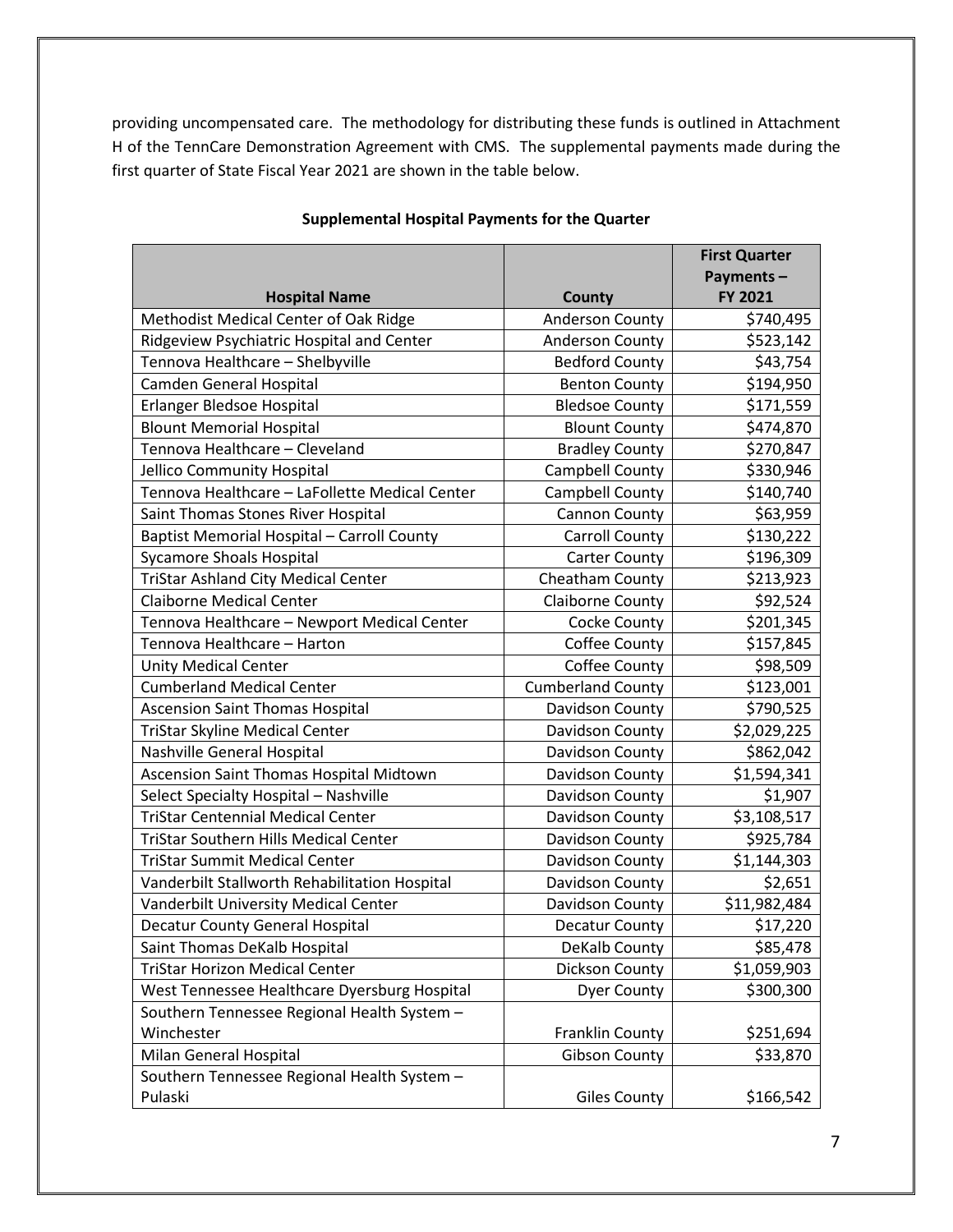|                                                  |                         | <b>First Quarter</b> |
|--------------------------------------------------|-------------------------|----------------------|
|                                                  |                         | Payments-            |
| <b>Hospital Name</b>                             | <b>County</b>           | FY 2021              |
| <b>Greeneville Community Hospital</b>            | <b>Greene County</b>    | \$411,771            |
| Morristown - Hamblen Healthcare System           | Hamblen County          | \$654,613            |
| CHI Memorial Hospital - Chattanooga              | <b>Hamilton County</b>  | \$765,360            |
| Erlanger Health System                           | <b>Hamilton County</b>  | \$6,711,486          |
| Parkridge Medical Center                         | <b>Hamilton County</b>  | \$4,259,905          |
| Encompass Health Rehabilitation Hospital of      |                         |                      |
| Chattanooga                                      | <b>Hamilton County</b>  | \$1,521              |
| Siskin Hospital for Physical Rehabilitation      | <b>Hamilton County</b>  | \$15,425             |
| <b>Hancock County Hospital</b>                   | <b>Hancock County</b>   | \$37,619             |
| <b>Bolivar General Hospital</b>                  | Hardeman County         | \$259,696            |
| <b>Hardin Medical Center</b>                     | <b>Hardin County</b>    | \$262,017            |
| Hawkins County Memorial Hospital                 | <b>Hawkins County</b>   | \$90,598             |
| <b>Henderson County Community Hospital</b>       | <b>Henderson County</b> | \$50,843             |
| Henry County Medical Center                      | <b>Henry County</b>     | \$391,107            |
| Saint Thomas Hickman Hospital                    | <b>Hickman County</b>   | \$115,230            |
| <b>Houston County Community Hospital</b>         | <b>Houston County</b>   | \$136,419            |
| <b>Three Rivers Hospital</b>                     | Humphreys County        | \$53,586             |
| Tennova Healthcare - Jefferson Memorial Hospital | Jefferson County        | \$73,648             |
| Johnson County Community Hospital                | Johnson County          | \$46,435             |
| <b>Parkwest Medical Center</b>                   | <b>Knox County</b>      | \$1,332,223          |
| Tennova Healthcare - North Knoxville Medical     |                         |                      |
| Center                                           | <b>Knox County</b>      | \$280,856            |
| East Tennessee Children's Hospital               | <b>Knox County</b>      | \$2,936,349          |
| Fort Sanders Regional Medical Center             | <b>Knox County</b>      | \$1,547,824          |
| University of Tennessee Medical Center           | <b>Knox County</b>      | \$4,978,608          |
| Lauderdale Community Hospital                    | Lauderdale County       | \$275,111            |
| Southern Tennessee Regional Health System -      |                         |                      |
| Lawrenceburg                                     | Lawrence County         | \$192,859            |
| <b>Lincoln Medical Center</b>                    | <b>Lincoln County</b>   | \$702,176            |
| Fort Loudoun Medical Center                      | Loudon County           | \$101,876            |
| <b>Macon Community Hospital</b>                  | Macon County            | \$219,062            |
| Jackson - Madison County General Hospital        | <b>Madison County</b>   | \$2,636,615          |
| Pathways of Tennessee                            | <b>Madison County</b>   | \$411,237            |
| <b>Marshall Medical Center</b>                   | <b>Marshall County</b>  | \$445,947            |
| Maury Regional Medical Center                    | <b>Maury County</b>     | \$826,829            |
| Unity Psychiatric Care - Columbia                | Maury County            | \$650                |
| Starr Regional Medical Center - Athens           | <b>McMinn County</b>    | \$172,719            |
| <b>Sweetwater Hospital Association</b>           | Monroe County           | \$386,961            |
| Tennova Healthcare - Clarksville                 | Montgomery County       | \$215,917            |
| Unity Psychiatric Care - Clarksville             | Montgomery County       | \$449                |
| Baptist Memorial Hospital - Union City           | <b>Obion County</b>     | \$394,283            |
| Livingston Regional Hospital                     | <b>Overton County</b>   | \$99,009             |
| Perry Community Hospital                         | Perry County            | \$13,312             |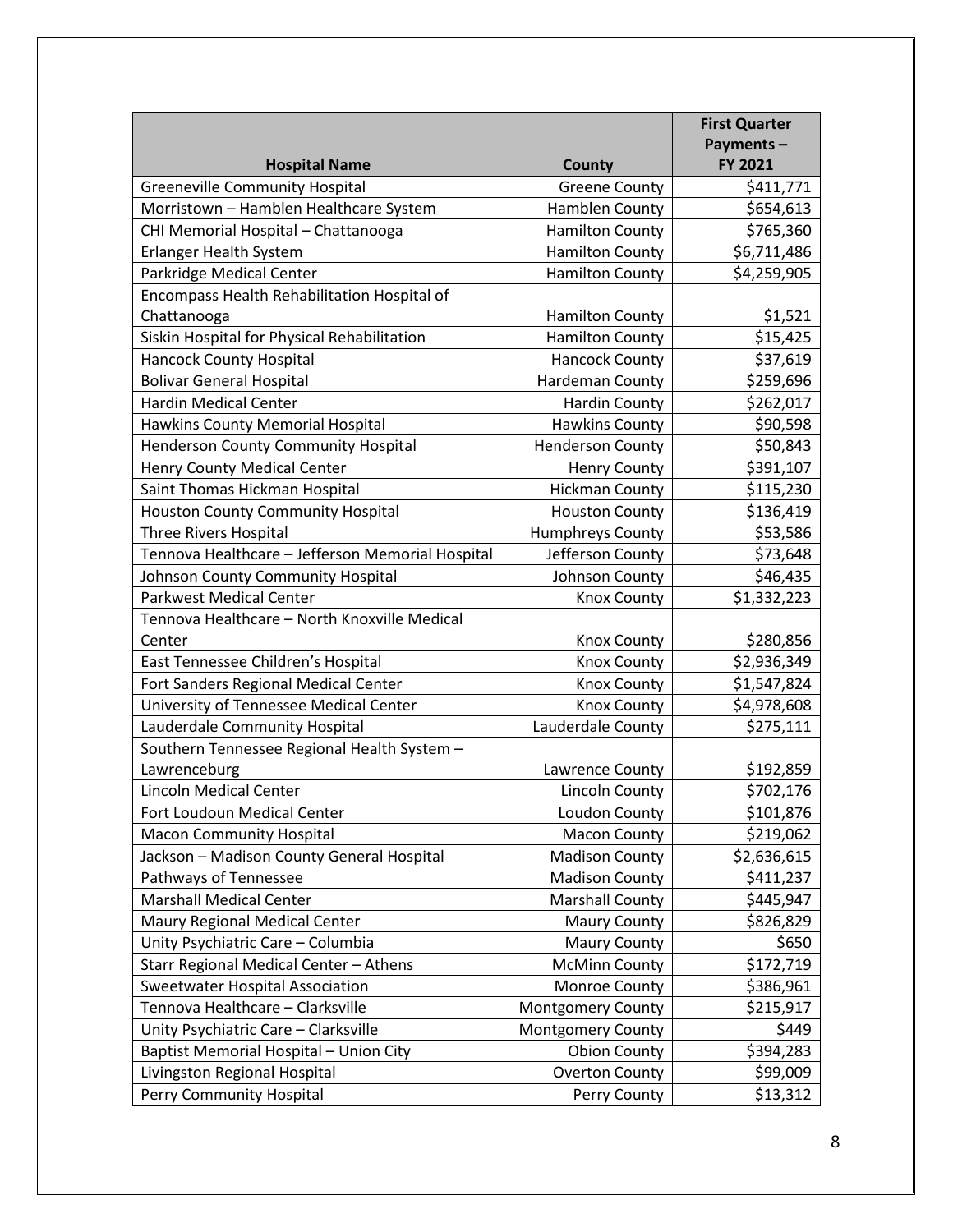|                                                   |                          | <b>First Quarter</b> |
|---------------------------------------------------|--------------------------|----------------------|
|                                                   |                          | Payments-            |
| <b>Hospital Name</b>                              | County                   | FY 2021              |
| Cookeville Regional Medical Center                | <b>Putnam County</b>     | \$678,325            |
| Ten Broeck Tennessee                              | <b>Putnam County</b>     | \$88,409             |
| <b>Rhea Medical Center</b>                        | <b>Rhea County</b>       | \$611,761            |
| <b>Roane Medical Center</b>                       | Roane County             | \$231,667            |
| <b>NorthCrest Medical Center</b>                  | <b>Robertson County</b>  | \$318,141            |
| Saint Thomas Rutherford Hospital                  | <b>Rutherford County</b> | \$1,680,601          |
| <b>TriStar StoneCrest Medical Center</b>          | <b>Rutherford County</b> | \$865,784            |
| <b>TrustPoint Hospital</b>                        | <b>Rutherford County</b> | \$54,237             |
| <b>Big South Fork Medical Center</b>              | <b>Scott County</b>      | \$22,988             |
| <b>LeConte Medical Center</b>                     | Sevier County            | \$898,592            |
| <b>Baptist Memorial Restorative Care Hospital</b> | <b>Shelby County</b>     | \$35,403             |
| <b>Baptist Memorial Hospital - Memphis</b>        | <b>Shelby County</b>     | \$2,668,050          |
| Methodist University Hospital                     | Shelby County            | \$5,544,471          |
| Crestwyn Behavioral Health                        | Shelby County            | \$136,527            |
| <b>Delta Medical Center</b>                       | <b>Shelby County</b>     | \$728,373            |
| Encompass Health Rehabilitation Hospital of North |                          |                      |
| Memphis                                           | <b>Shelby County</b>     | \$520                |
| Encompass Health Rehabilitation Hospital of       |                          |                      |
| Memphis                                           | <b>Shelby County</b>     | \$6,247              |
| Le Bonheur Children's Hospital                    | <b>Shelby County</b>     | \$6,238,813          |
| Regional One Health                               | Shelby County            | \$5,467,722          |
| Regional One Health Extended Care Hospital        | <b>Shelby County</b>     | \$252                |
| Saint Francis Hospital                            | <b>Shelby County</b>     | \$749,564            |
| Saint Francis Hospital - Bartlett                 | <b>Shelby County</b>     | \$201,093            |
| Saint Jude Children's Research Hospital           | <b>Shelby County</b>     | \$1,129,733          |
| Select Specialty Hospital - Memphis               | Shelby County            | \$5,861              |
| Unity Psychiatric Care - Memphis                  | <b>Shelby County</b>     | \$200                |
| Riverview Regional Medical Center                 | <b>Smith County</b>      | \$302,910            |
| <b>Bristol Regional Medical Center</b>            | <b>Sullivan County</b>   | \$923,645            |
| Creekside Behavioral Health                       | <b>Sullivan County</b>   | \$11,033             |
| Encompass Health Rehabilitation Hospital of       |                          |                      |
| Kingsport                                         | <b>Sullivan County</b>   | \$6,570              |
| <b>Holston Valley Medical Center</b>              | <b>Sullivan County</b>   | \$1,329,228          |
| <b>Indian Path Community Hospital</b>             | <b>Sullivan County</b>   | \$379,547            |
| Select Specialty Hospital - Tri-Cities            | <b>Sullivan County</b>   | \$48                 |
| <b>TriStar Hendersonville Medical Center</b>      | <b>Sumner County</b>     | \$805,160            |
| Sumner Regional Medical Center                    | <b>Sumner County</b>     | \$372,655            |
| Baptist Memorial Hospital - Tipton                | <b>Tipton County</b>     | \$474,771            |
| <b>Trousdale Medical Center</b>                   | <b>Trousdale County</b>  | \$110,003            |
| Unicoi County Hospital                            | Unicoi County            | \$42,195             |
| Saint Thomas River Park Hospital                  | <b>Warren County</b>     | \$256,398            |
| Johnson City Medical Center                       | <b>Washington County</b> | \$3,789,727          |
| Franklin Woods Community Hospital                 | <b>Washington County</b> | \$296,468            |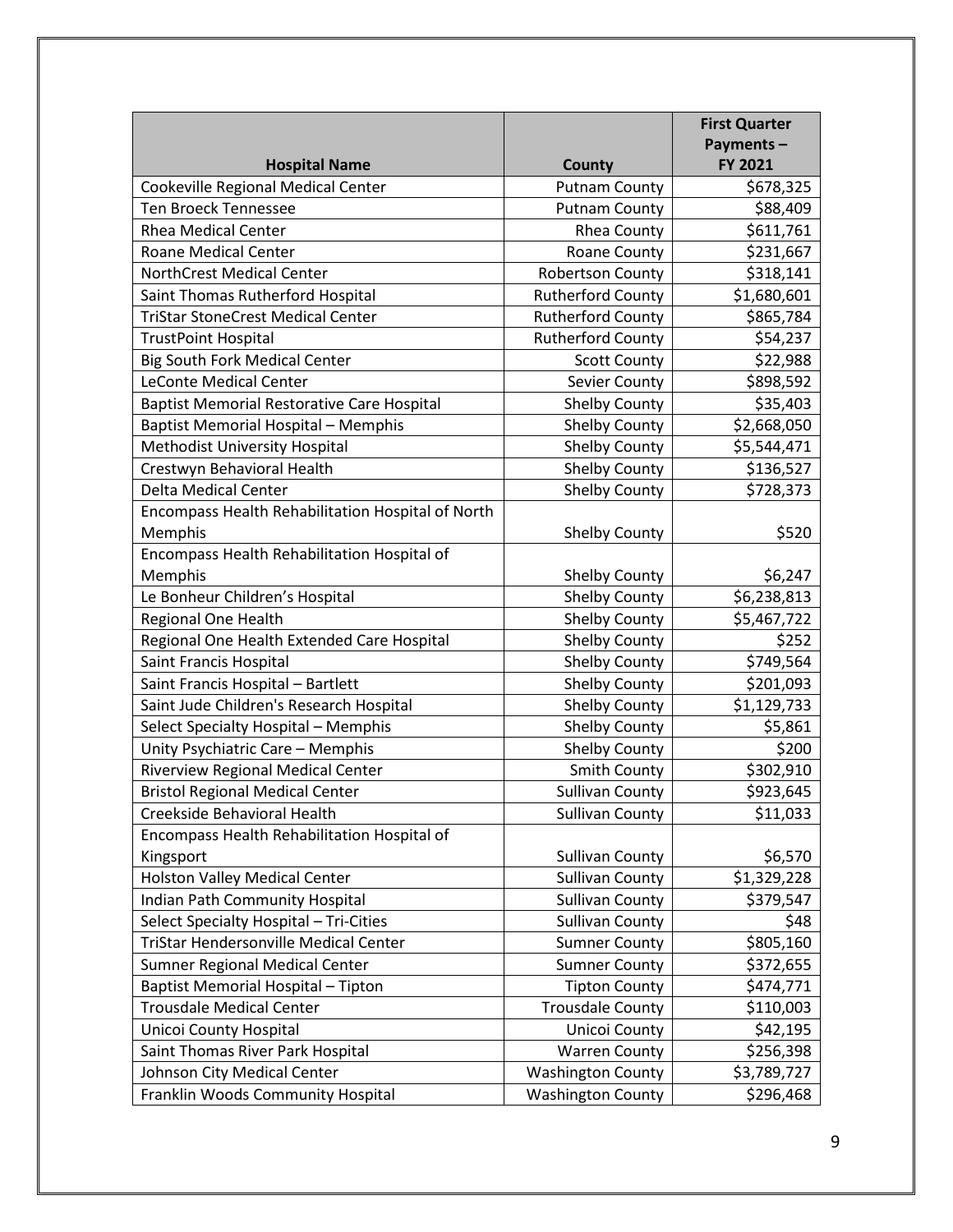|                                              |                          | <b>First Quarter</b><br>Payments- |
|----------------------------------------------|--------------------------|-----------------------------------|
| <b>Hospital Name</b>                         | County                   | <b>FY 2021</b>                    |
| Quillen Rehabilitation Hospital              | <b>Washington County</b> | \$3,108                           |
| <b>Wayne Medical Center</b>                  | <b>Wayne County</b>      | \$37,768                          |
| Unity Psychiatric Care - Martin              | <b>Weakley County</b>    | \$302                             |
| West Tennessee Healthcare Rehabilitation     |                          |                                   |
| <b>Hospital Cane Creek</b>                   | <b>Weakley County</b>    | \$207                             |
| West Tennessee Healthcare Volunteer Hospital | <b>Weakley County</b>    | \$76,094                          |
| Saint Thomas Highlands Hospital              | <b>White County</b>      | \$15,067                          |
| Encompass Health Rehabilitation Hospital of  |                          |                                   |
| Franklin                                     | <b>Williamson County</b> | \$50                              |
| <b>Williamson Medical Center</b>             | <b>Williamson County</b> | \$128,228                         |
| Vanderbilt Wilson County Hospital            | <b>Wilson County</b>     | \$399,910                         |
| <b>TOTAL</b>                                 |                          | \$99,158,303                      |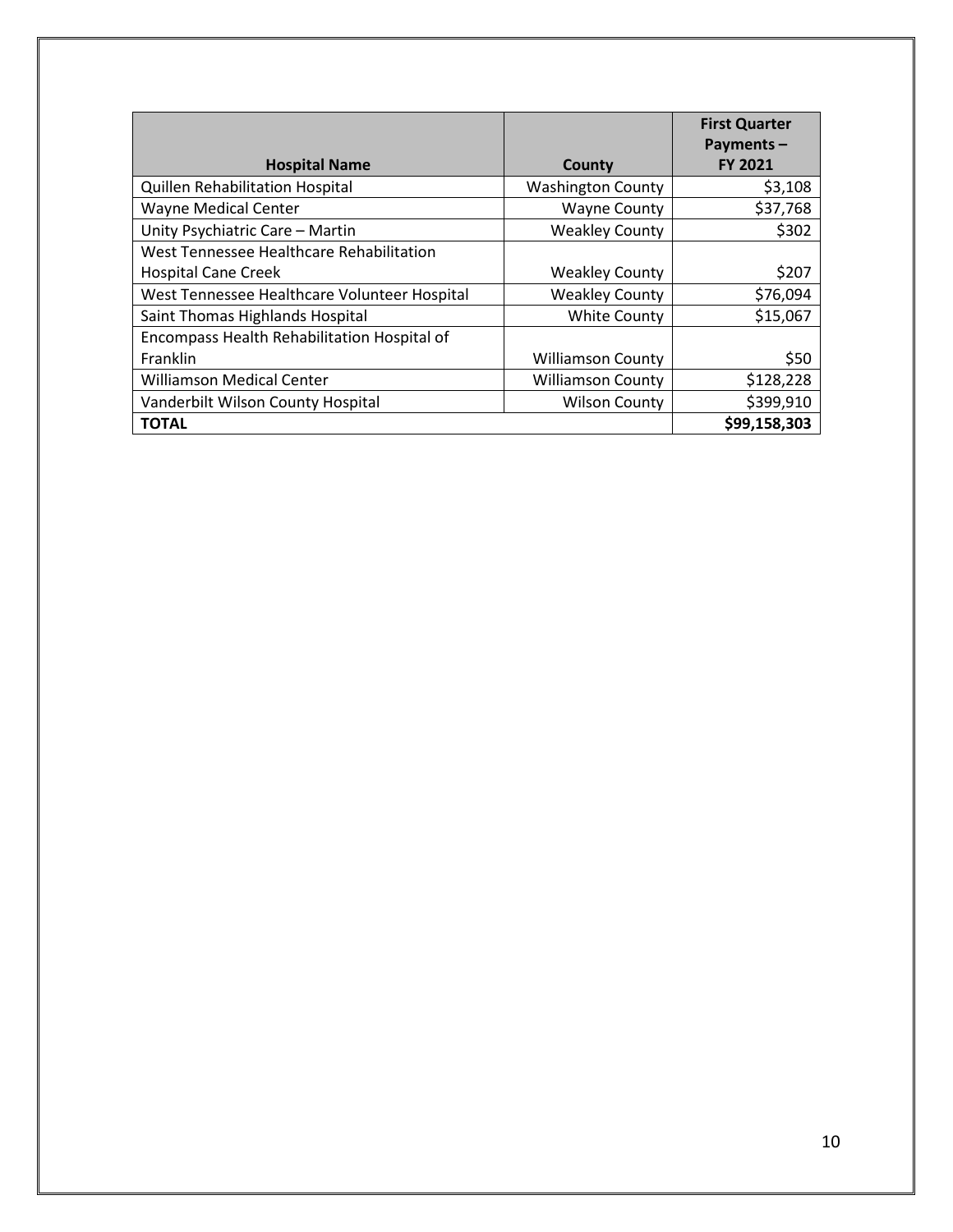## **Number of Recipients on TennCare and Costs to the State**

During the month of September 2020, there were 1,473,026 Medicaid eligibles and 20,502 Demonstration eligibles enrolled in TennCare, for a total of 1,493,528 persons.

Estimates of TennCare spending for the first quarter of State Fiscal Year 2021 are summarized in the table below.

| <b>Spending Category</b> | First Quarter FY 2021* |
|--------------------------|------------------------|
| MCO services**           | \$2,383,687,000        |
| Dental services          | \$32,314,700           |
| Pharmacy services        | \$281,426,800          |
| Medicare "clawback"***   | \$34,423,000           |

*\*These figures are cash basis as of September 30 and are unaudited.*

*\*\*This figure includes Integrated Managed Care MCO expenditures.*

*\*\*\*The Medicare Part D clawback is money that states are required to pay to the federal government to help offset costs the federal government incurs by covering the prescription benefit for enrollees who have both Medicare and Medicaid.*

## **Viability of Managed Care Contractors (MCCs) in the TennCare Program**

**Claims payment analysis.** TennCare's prompt pay requirements may be summarized as shown below.

| <b>Entity</b>          | <b>Standard</b>                                                      | <b>Authority</b>         |
|------------------------|----------------------------------------------------------------------|--------------------------|
| <b>MCOs</b>            | 90% of clean claims for payment for services delivered to            | TennCare contract        |
| services other         | TennCare enrollees are processed and, if appropriate, paid           | and in accordance        |
| than CHOICES           | within 30 calendar days of the receipt of such claims.               | with T.C.A. § 56-32-     |
| and ECF                |                                                                      | 126(b)                   |
| <b>CHOICES</b> )       | 99.5% of all provider claims are processed, and, if                  |                          |
|                        | appropriate, paid within 60 calendar days of receipt.                |                          |
| <b>MCO<sub>s</sub></b> | 90% of clean electronically submitted Nursing Facility and           | <b>TennCare contract</b> |
| (CHOICES and           | applicable Home and Community Based Services claims <sup>5</sup> are |                          |
| <b>ECF CHOICES</b>     | processed and paid within 14 calendar days of receipt.               |                          |
| services)              |                                                                      |                          |
|                        | 99.5% of clean electronically submitted Nursing Facility and         |                          |
|                        | applicable Home and Community Based Services claims <sup>6</sup> are |                          |
|                        | processed and paid within 21 calendar days of receipt.               |                          |

<span id="page-10-1"></span><span id="page-10-0"></span><sup>5</sup> Excludes Personal Emergency Response Systems (PERS), assistive technology, minor home modifications, and pest control claims. Claims for delivery of these services are handled like general MCO claims.  $6$  Ibid.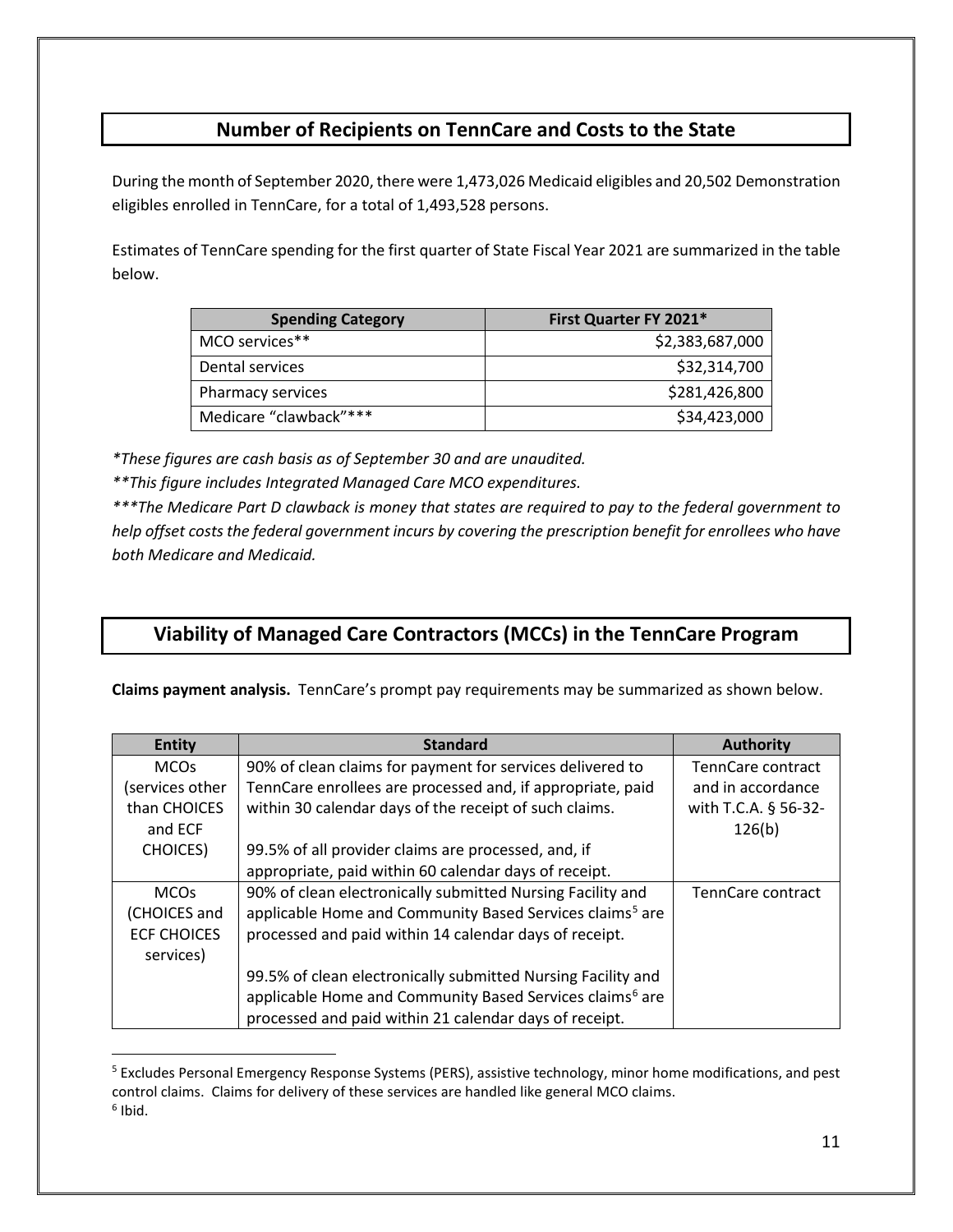| <b>Entity</b>          | <b>Standard</b>                                             | <b>Authority</b>     |
|------------------------|-------------------------------------------------------------|----------------------|
| <b>Dental Benefits</b> | 90% of clean claims for payment for services delivered to   | TennCare contract    |
| Manager                | TennCare enrollees are processed, and, if appropriate, paid | and in accordance    |
| (DBM)                  | within 30 calendar days of the receipt of such claims.      | with T.C.A. § 56-32- |
|                        |                                                             | 126(b)               |
|                        | 99.5% of all provider claims are processed, and, if         |                      |
|                        | appropriate, paid within 60 calendar days of receipt.       |                      |
| Pharmacy               | 100% of all clean claims submitted by pharmacy providers    | TennCare contract    |
| <b>Benefits</b>        | are paid within 15 calendar days of receipt.                |                      |
| Manager                |                                                             |                      |
| (PBM)                  |                                                             |                      |

The MCOs, the DBM, and the PBM are required to submit monthly claims data files of all TennCare claims processed to the Tennessee Department of Commerce and Insurance (TDCI) for verification of statutory and contractual prompt pay compliance. The plans are required to separate their claims data by claims processor (e.g., MCO, vision benefits manager, etc.). Furthermore, the MCOs are required to identify separately non-emergency transportation (NEMT) claims in the data files. Finally, the MCOs are required to submit separate claims data files representing a subset of electronically submitted Nursing Facility and applicable Home and Community Based Services claims for CHOICES and ECF CHOICES enrollees. TDCI then performs an analysis and reports the results of the prompt pay analyses by NEMT and CHOICES and ECF CHOICES claim types, by claims processor, and by total claims processed for the month.

If an MCO does not comply with the prompt pay requirements based on the total claims processed in a month, TDCI has the statutory authority to levy an administrative penalty of \$10,000 for each month of non-compliance after the first instance of non-compliance was reported to the plan. The Division of TennCare may also assess liquidated damages pursuant to the terms of the TennCare Contract. If the DBM and PBM do not meet their contractual prompt pay requirements, only TennCare may assess applicable liquidated damages against these entities.

**Net worth and company action level requirements.** According to Tennessee's "Health Maintenance Organization Act of 1986" statute (T.C.A. § 56-32-101 *et seq.*), the minimum net worth requirement for each TennCare MCO is calculated based on premium revenue reported on the National Association of Insurance Commissioners (NAIC) Annual Financial Statement for the most recent calendar year, as well as any TennCare payments made to the MCO that are not reported as premium revenue.

During the July-September 2020 quarter, the MCOs submitted their NAIC Second Quarter 2020 Financial Statements. As of June 30, 2020, TennCare MCOs reported net worth as indicated in the table below.<sup>[7](#page-11-0)</sup>

| <b>MCO</b>           | <b>Net Worth</b> | Reported         | Excess/       |
|----------------------|------------------|------------------|---------------|
|                      | Requirement      | <b>Net Worth</b> | (Deficiency)  |
| Amerigroup Tennessee | \$33,562,799     | \$265,691,719    | \$232,128,920 |

<span id="page-11-0"></span> $<sup>7</sup>$  The "Net Worth Requirement" and "Reported Net Worth" figures in the table are based on the MCOs' company-</sup> wide operations, not merely their TennCare operations.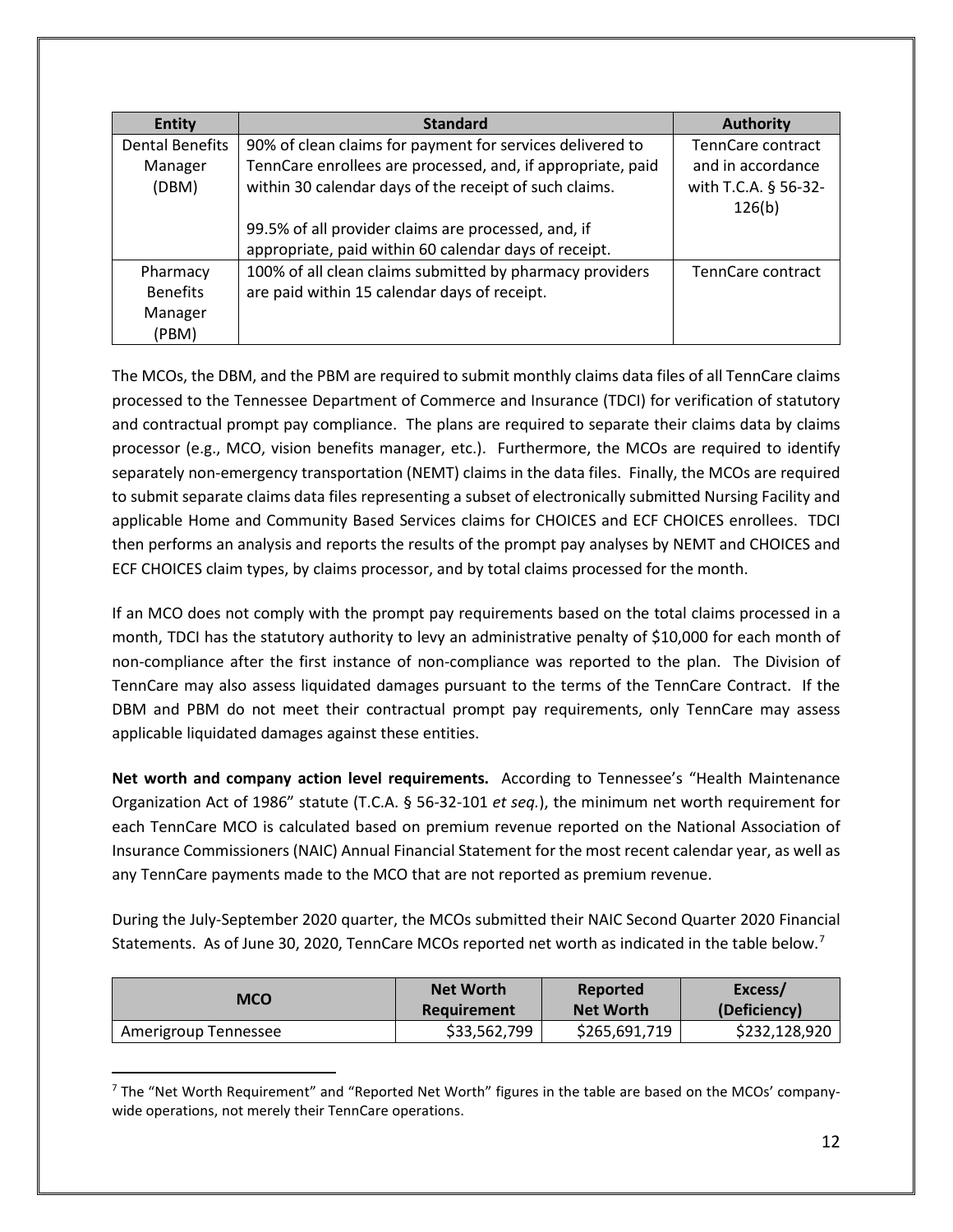| <b>MCO</b>                            | <b>Net Worth</b>   | Reported         | Excess/       |
|---------------------------------------|--------------------|------------------|---------------|
|                                       | <b>Requirement</b> | <b>Net Worth</b> | (Deficiency)  |
| UnitedHealthcare Plan of the River    | \$77,500,193       | \$652,877,948    | \$575,377,755 |
| Valley (UnitedHealthcare Community    |                    |                  |               |
| Plan)                                 |                    |                  |               |
| Volunteer State Health Plan (BlueCare | \$56,256,150       | \$536,908,904    | \$480,652,754 |
| & TennCare Select)                    |                    |                  |               |

During the July-September 2020 quarter, the MCOs were also required to comply with Tennessee's "Risk-Based Capital for Health Organizations" statute (T.C.A. § 56-46-201 *et seq.*). Risk-based capital (RBC) involves a method of calculating the minimum amount of capital necessary for a health entity to support its overall business operations depending on its size and risk profile. A health entity with a higher amount of risk is required to hold a higher amount of capital. The RBC statute gives TDCI the authority and mandate to use preventive and corrective measures that vary depending on the amount of capital deficiency indicated by the RBC calculations. A "Company Action Level" deficiency (defined at T.C.A. § 56- 46-203(a)) would require the submission of a plan to correct the entity's capital deficiency.

All TennCare MCOs met their minimum net worth requirements and Company Action Level requirements as of June 30, 2020.

## **Success of Fraud Detection and Prevention**

The mission of the Tennessee Office of Inspector General (OIG) is to identify, investigate, prosecute, and arrest persons who commit fraud or abuse against the TennCare program and to recoup money owed to the State of Tennessee.The OIG receives case information from a variety of sources, including local law enforcement, the Division of TennCare, Health Related Boards, the Department of Human Services (DHS), other State agencies, health care providers, MCCs, and the general public via the OIG website, fax, written correspondence, and phone calls to the OIG hotline. Cases adjudicated during a particular fiscal year may have no relationship to dates of arrest during the same year. Selected statistics for the first quarter of Fiscal Year 2021 furnished for this report by the OIG are as follows:

| <b>Fraud and Abuse Allegations</b>                           | <b>First Quarter FY 2021</b> |
|--------------------------------------------------------------|------------------------------|
| <b>Fraud Allegations</b>                                     | 947                          |
| Abuse Allegations*                                           | 63                           |
| <b>Arrest/Conviction/Judicial Diversion</b><br><b>Totals</b> | <b>First Quarter FY 2021</b> |
| Arrests                                                      | 23                           |
| Convictions                                                  | 3                            |
| <b>Judicial Diversions</b>                                   |                              |

*\* Abuse cases may be referred to the appropriate Managed Care Contractor (MCC), the Division of TennCare, or DHS for further review/action.*